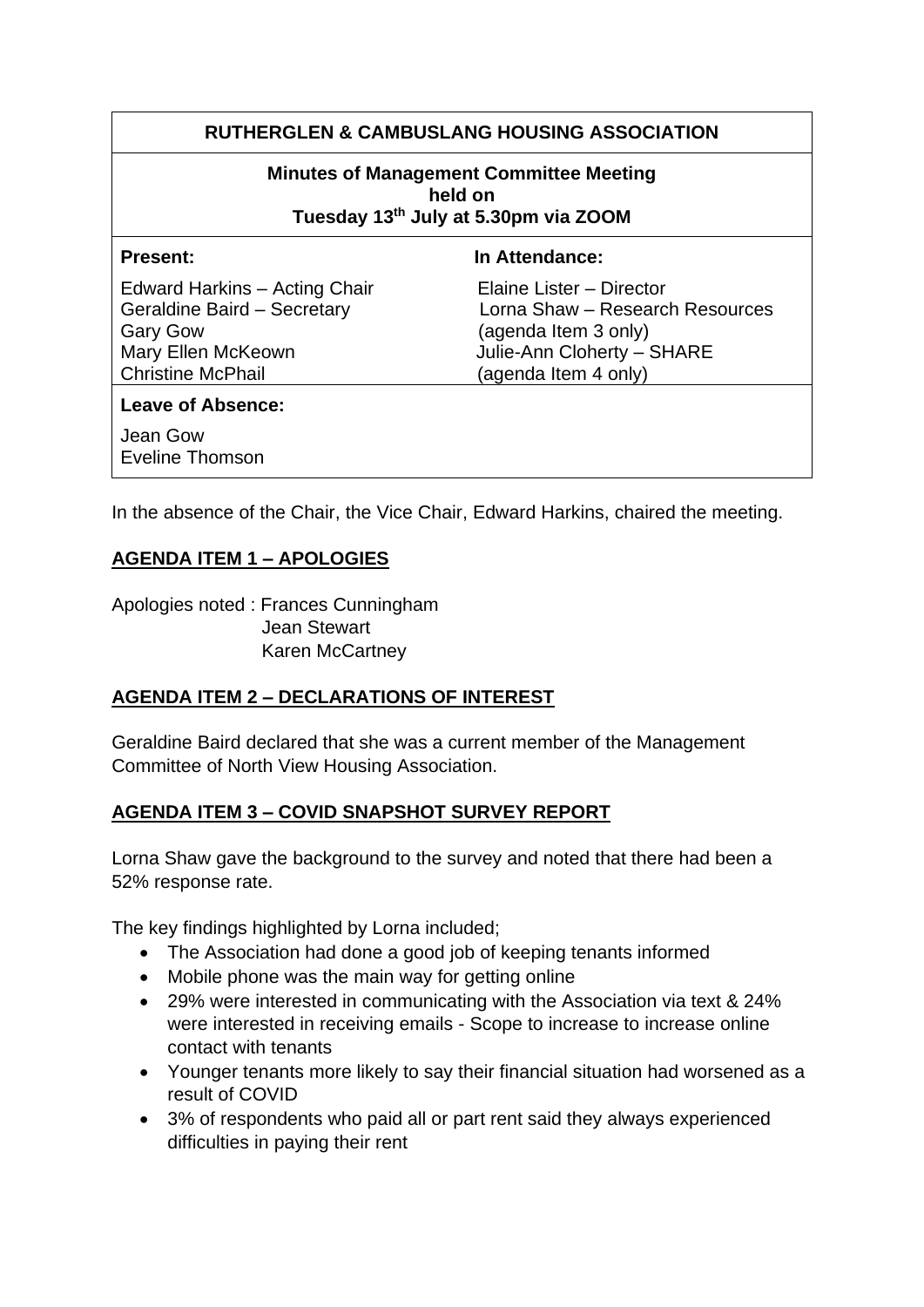Lorna advised that Research Resource had carried out a number of similar surveys for other Associations and confirmed that the report made, where possible, comparison with findings from other surveys.

Members discussed a number of the findings, noting;

- Difficulties in encouraging some people to go online, particularly elderly residents
- The newsletter appeared to be the main source of information for tenants and that a working group had been established to look at ways to improve the content and format of the newsletters
- Some people had concerns about the security of going online
- The need to respect an individual's right not to go online

Members agreed that the report had not brought too many surprises but that an action plan would be drawn up that could be more focused on particular issues (e.g. energy, communications etc).

On behalf of the Management Committee Edward thanked Lorna for attending the meeting and for her presentation.

# **AGENDA ITEM 4.0 – COMMITTEE APPRAISALS PRESENTATION**

Julie-Ann Cloherty from SHARE presented the key findings from the recent Committee appraisals exercise;

- The over-riding motivation for members was to help the community
- A mature, knowledgeable and dedicated Committee has been established
- Members felt there had been an improvement in the information presented to members
- Members displayed ongoing effectiveness and objectivity
- Members were commitment to their role

Julie-Ann also advised that the final report had identified 7 recommendations and included a learning and development plan for the collective Committee.

Members discussed the report and the appraisal process. Comments and views expressed included;

- That the appraisal process had been quite demanding and intimidating
- The exercise had not been particularly helpful for some while others felt it had helped re-enforce their commitment
- Appraisal questionnaire seemed more focused on the Regulatory requirements rather than what the members actually do
- That although the list of recommendations initially seemed quite daunting, members were already aware of the need to take action on most of the issues raised and that work to address some had already started